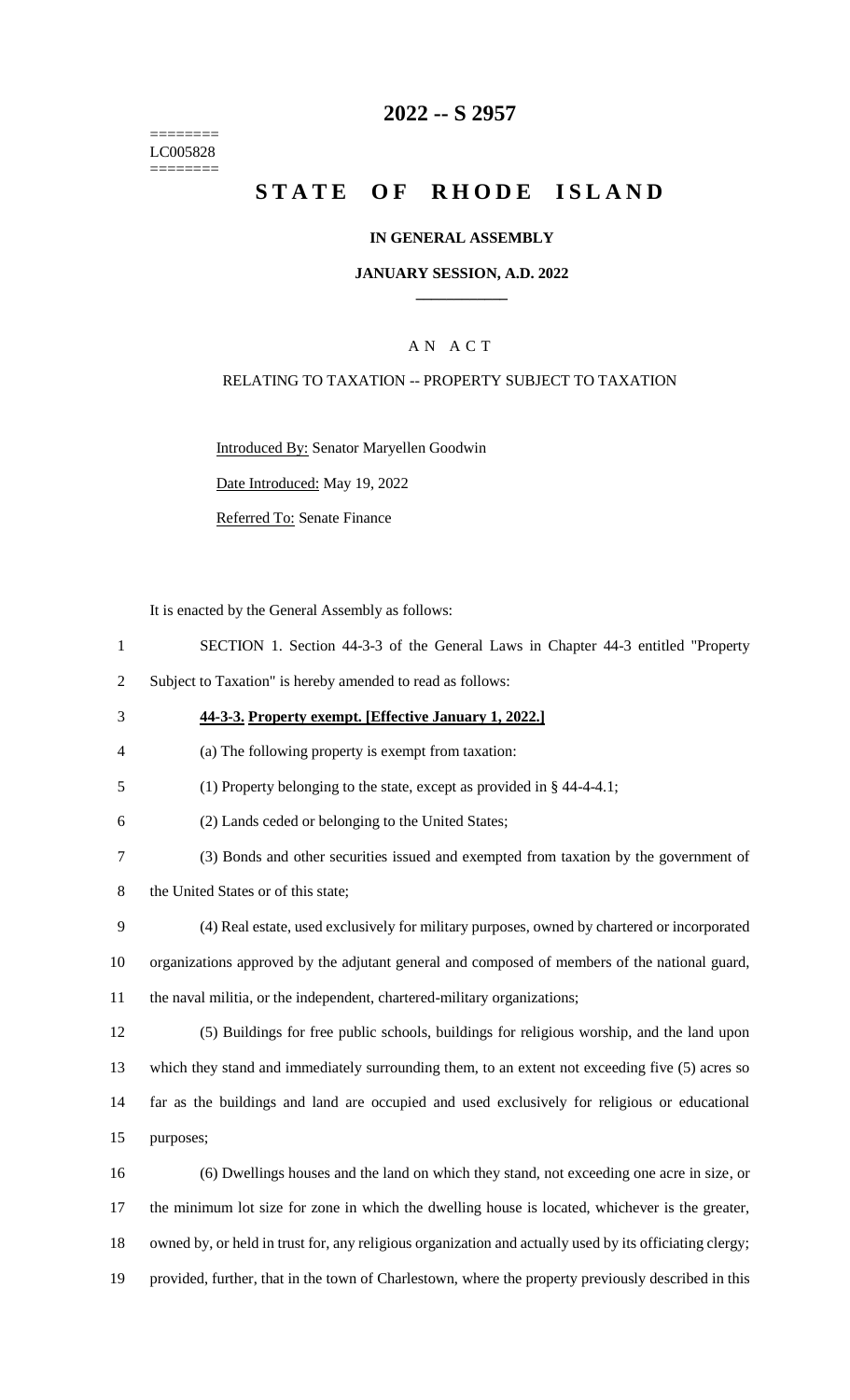paragraph is exempt in total, along with dwelling houses and the land on which they stand in Charlestown, not exceeding one acre in size, or the minimum lot size for zone in which the dwelling house is located, whichever is the greater, owned by, or held in trust for, any religious organization and actually used by its officiating clergy, or used as a convent, nunnery, or retreat center by its religious order;

 (7) Intangible personal property owned by, or held in trust for, any religious or charitable organization, if the principal or income is used or appropriated for religious or charitable purposes; (8) Buildings and personal estate owned by any corporation used for a school, academy, or seminary of learning, and of any incorporated public charitable institution, and the land upon which the buildings stand and immediately surrounding them to an extent not exceeding one acre, so far as they are used exclusively for educational purposes, but no property or estate whatever is hereafter exempt from taxation in any case where any part of its income or profits, or of the business carried on there, is divided among its owners or stockholders; provided, however, that unless any private nonprofit corporation organized as a college or university located in the town of Smithfield reaches a memorandum of agreement with the town of Smithfield, the town of Smithfield shall bill the actual costs for police, fire, and rescue services supplied, unless otherwise reimbursed, to said corporation commencing March 1, 2014;

 (9) Estates, persons, and families of the president and professors for the time being of Brown University for not more than ten thousand dollars (\$10,000) for each officer, the officer's estate, person, and family included, but only to the extent that any person had claimed and utilized the exemption prior to, and for a period ending, either on or after December 31, 1996;

 (10) Property especially exempt by charter unless the exemption has been waived in whole or in part;

(11) Lots of land exclusively for burial grounds;

 (12) Property, real and personal, held for, or by, an incorporated library, society, or any free public library, or any free public library society, so far as the property is held exclusively for library purposes, or for the aid or support of the aged poor, or poor friendless children, or the poor generally, or for a nonprofit hospital for the sick or disabled;

 (13) Real or personal estate belonging to, or held in trust for, the benefit of incorporated organizations of veterans of any war in which the United States has been engaged, the parent body of which has been incorporated by act of Congress, to the extent of four hundred thousand dollars (\$400,000) if actually used and occupied by the association; provided, that the city council of the city of Cranston may by ordinance exempt the real or personal estate as previously described in this subdivision located within the city of Cranston to the extent of five hundred thousand dollars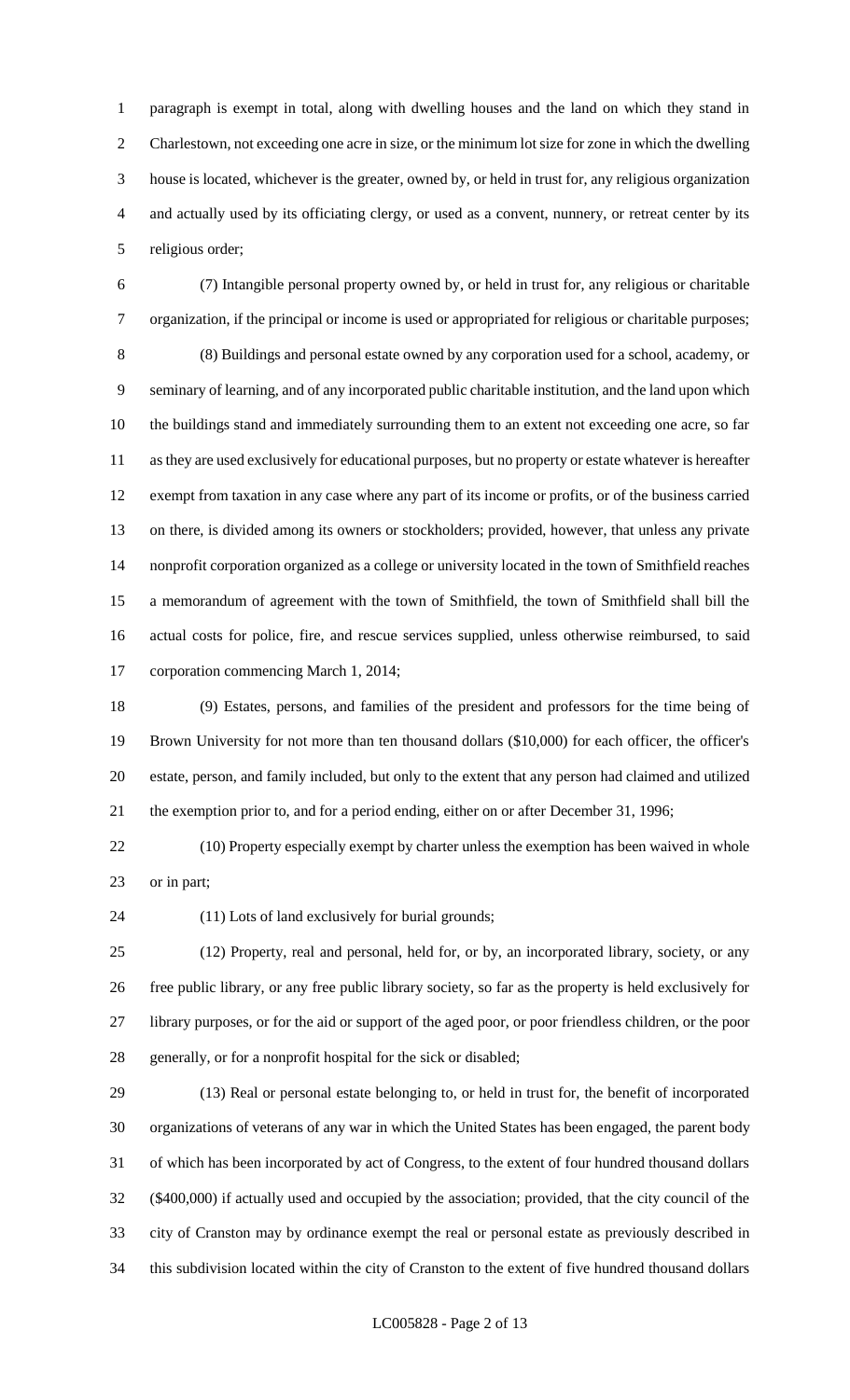(\$500,000);

 (14) Property, real and personal, held for, or by, the fraternal corporation, association, or body created to build and maintain a building or buildings for its meetings or the meetings of the general assembly of its members, or subordinate bodies of the fraternity, and for the accommodation of other fraternal bodies or associations, the entire net income of which real and personal property is exclusively applied or to be used to build, furnish, and maintain an asylum or asylums, a home or homes, a school or schools, for the free education or relief of the members of the fraternity, or the relief, support, and care of worthy and indigent members of the fraternity, their wives, widows, or orphans, and any fund given or held for the purpose of public education, almshouses, and the land and buildings used in connection therewith;

 (15) Real estate and personal property of any incorporated volunteer fire engine company or incorporated volunteer ambulance or rescue corps in active service;

 (16) The estate of any person who, in the judgment of the assessors, is unable from infirmity or poverty to pay the tax; provided, that in the towns of Burrillville and West Greenwich, the tax shall constitute a lien for five (5) years on the property where the owner is entitled to the exemption. At the expiration of five (5) years, the lien shall be abated in full. Provided, if the property is sold or conveyed, or if debt secured by the property is refinanced during the five-year (5) period, the lien immediately becomes due and payable; any person claiming the exemption aggrieved by an adverse decision of an assessor shall appeal the decision to the local board of tax review and thereafter according to the provisions of § 44-5-26;

 (17) Household furniture and family stores of a housekeeper in the whole, including clothing, bedding, and other white goods, books, and all other tangible personal property items that are common to the normal household;

 (18) Improvements made to any real property to provide a shelter and fallout protection from nuclear radiation, to the amount of one thousand five hundred dollars (\$1,500); provided, that the improvements meet applicable standards for shelter construction established, from time to time, by the Rhode Island emergency management agency. The improvements are deemed to comply with the provisions of any building code or ordinance with respect to the materials or the methods of construction used and any shelter or its establishment is deemed to comply with the provisions of any zoning code or ordinance;

(19) Aircraft for which the fee required by § 1-4-6 has been paid to the tax administrator;

(20) Manufacturer's inventory.

 (i) For the purposes of §§ 44-4-10, 44-5-3, 44-5-20, and 44-5-38, a person is deemed to be a manufacturer within a city or town within this state if that person uses any premises, room, or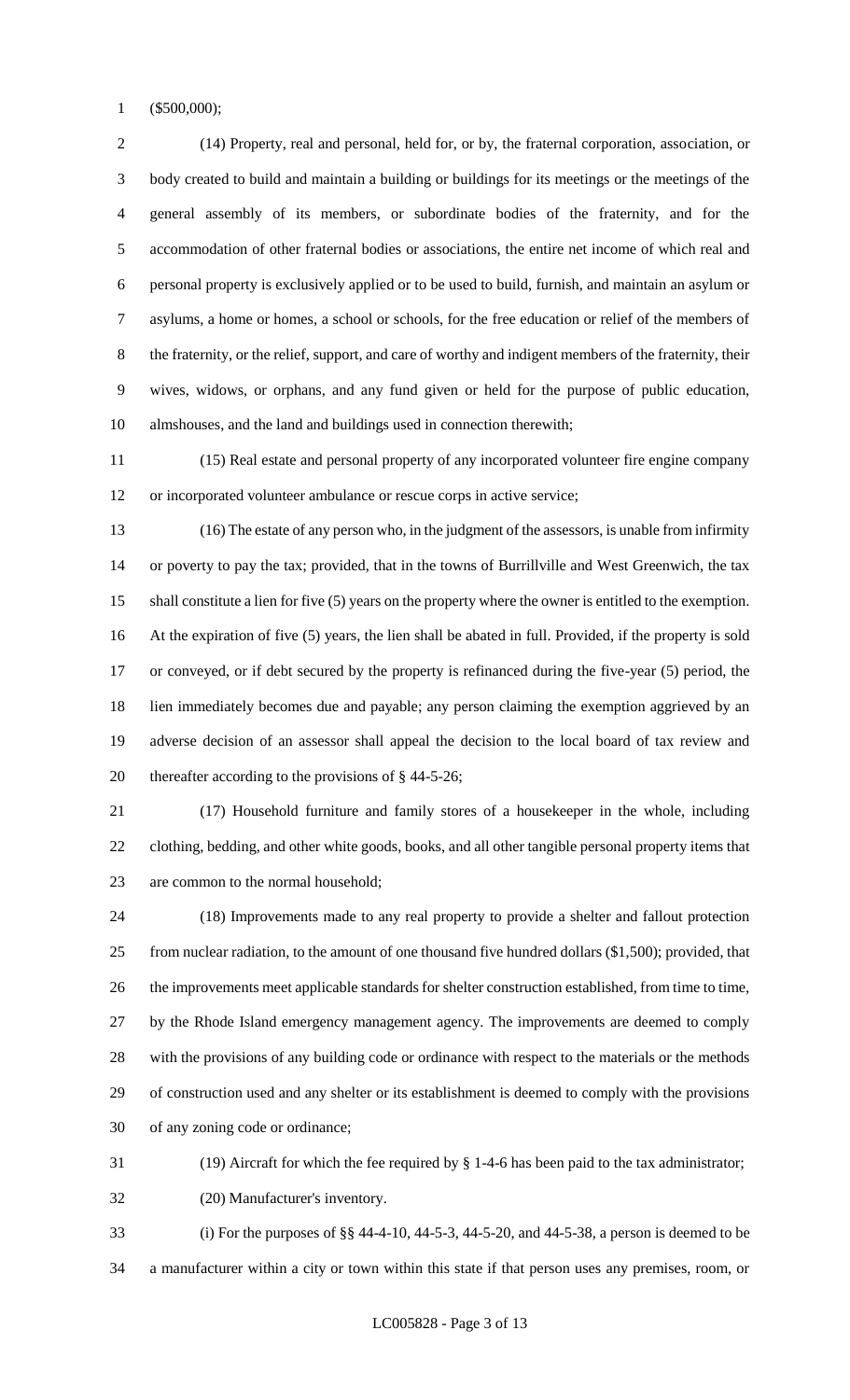place in it primarily for the purpose of transforming raw materials into a finished product for trade through any or all of the following operations: adapting, altering, finishing, making, and ornamenting; provided, that public utilities; non-regulated power producers commencing commercial operation by selling electricity at retail or taking title to generating facilities on or after July 1, 1997; building and construction contractors; warehousing operations, including distribution bases or outlets of out-of-state manufacturers; and fabricating processes incidental to warehousing or distribution of raw materials, such as alteration of stock for the convenience of a customer; are excluded from this definition;

 (ii) For the purposes of this section and §§ 44-4-10 and 44-5-38, the term "manufacturer's inventory," or any similar term, means and includes the manufacturer's raw materials, the manufacturer's work in process, and finished products manufactured by the manufacturer in this state, and not sold, leased, or traded by the manufacturer or its title or right to possession divested; provided, that the term does not include any finished products held by the manufacturer in any retail store or other similar selling place operated by the manufacturer whether or not the retail establishment is located in the same building in which the manufacturer operates the manufacturing plant;

 (iii) For the purpose of § 44-11-2, a "manufacturer" is a person whose principal business in this state consists of transforming raw materials into a finished product for trade through any or all of the operations described in paragraph (i) of this subdivision. A person will be deemed to be principally engaged if the gross receipts that person derived from the manufacturing operations in this state during the calendar year or fiscal year mentioned in § 44-11-1 amounted to more than fifty percent (50%) of the total gross receipts that person derived from all the business activities in which that person engaged in this state during the taxable year. For the purpose of computing the percentage, gross receipts derived by a manufacturer from the sale, lease, or rental of finished products manufactured by the manufacturer in this state, even though the manufacturer's store or other selling place may be at a different location from the location of the manufacturer's manufacturing plant in this state, are deemed to have been derived from manufacturing;

 (iv) Within the meaning of the preceding paragraphs of this subdivision, the term "manufacturer" also includes persons who are principally engaged in any of the general activities coded and listed as establishments engaged in manufacturing in the Standard Industrial Classification Manual prepared by the Technical Committee on Industrial Classification, Office of Statistical Standards, Executive Office of the President, United States Bureau of the Budget, as revised from time to time, but eliminating as manufacturers those persons, who, because of their limited type of manufacturing activities, are classified in the manual as falling within the trade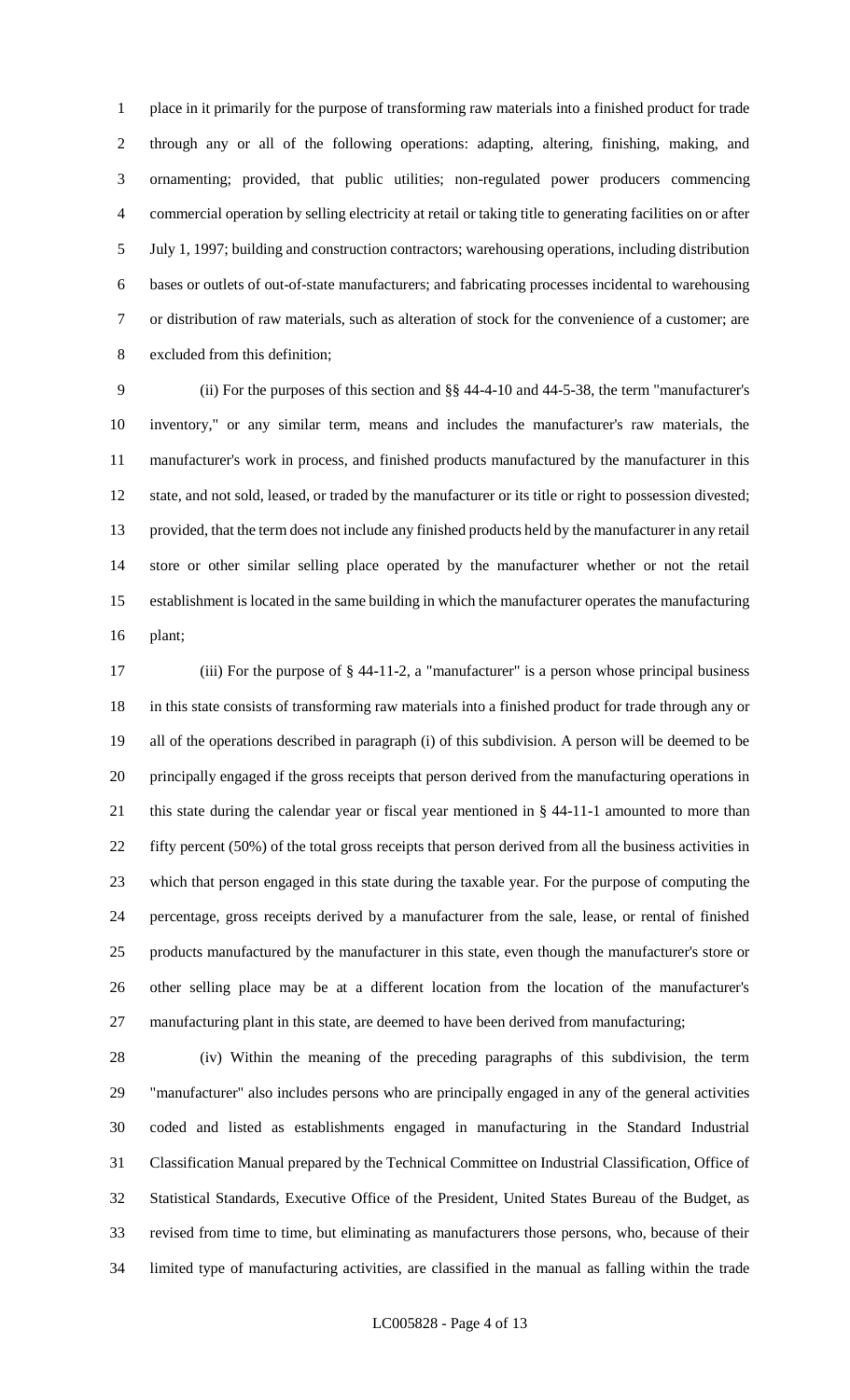rather than an industrial classification of manufacturers. Among those thus eliminated, and accordingly also excluded as manufacturers within the meaning of this paragraph, are persons primarily engaged in selling, to the general public, products produced on the premises from which they are sold, such as neighborhood bakeries, candy stores, ice cream parlors, shade shops, and custom tailors, except, that a person who manufactures bakery products for sale primarily for home delivery, or through one or more non-baking retail outlets, and whether or not retail outlets are operated by the person, is a manufacturer within the meaning of this paragraph;

 (v) The term "Person" means and includes, as appropriate, a person, partnership, or corporation; and

 (vi) The department of revenue shall provide to the local assessors any assistance that is necessary in determining the proper application of the definitions in this subdivision;

 (21) Real and tangible personal property acquired to provide a treatment facility used primarily to control the pollution or contamination of the waters or the air of the state, as defined in chapter 12 of title 46 and chapter 25 of title 23, respectively, the facility having been constructed, reconstructed, erected, installed, or acquired in furtherance of federal or state requirements or standards for the control of water or air pollution or contamination, and certified as approved in an 17 order entered by the director of environmental management. The property is exempt as long as it is operated properly in compliance with the order of approval of the director of environmental management; provided, that any grant of the exemption by the director of environmental management in excess of ten (10) years is approved by the city or town in which the property is situated. This provision applies only to water and air pollution control properties and facilities installed for the treatment of waste waters and air contaminants resulting from industrial processing; furthermore, it applies only to water or air pollution control properties and facilities placed in operation for the first time after April 13, 1970;

 (22) Manufacturing machinery and equipment acquired or used by a manufacturer after December 31, 1974. Manufacturing machinery and equipment is defined as:

 (i) Machinery and equipment used exclusively in the actual manufacture or conversion of raw materials or goods in the process of manufacture by a manufacturer, as defined in subdivision (20), and machinery, fixtures, and equipment used exclusively by a manufacturer for research and development or for quality assurance of its manufactured products;

 (ii) Machinery and equipment that is partially used in the actual manufacture or conversion of raw materials or goods in process of manufacture by a manufacturer, as defined in subdivision (20), and machinery, fixtures, and equipment used by a manufacturer for research and development or for quality assurance of its manufactured products, to the extent to which the machinery and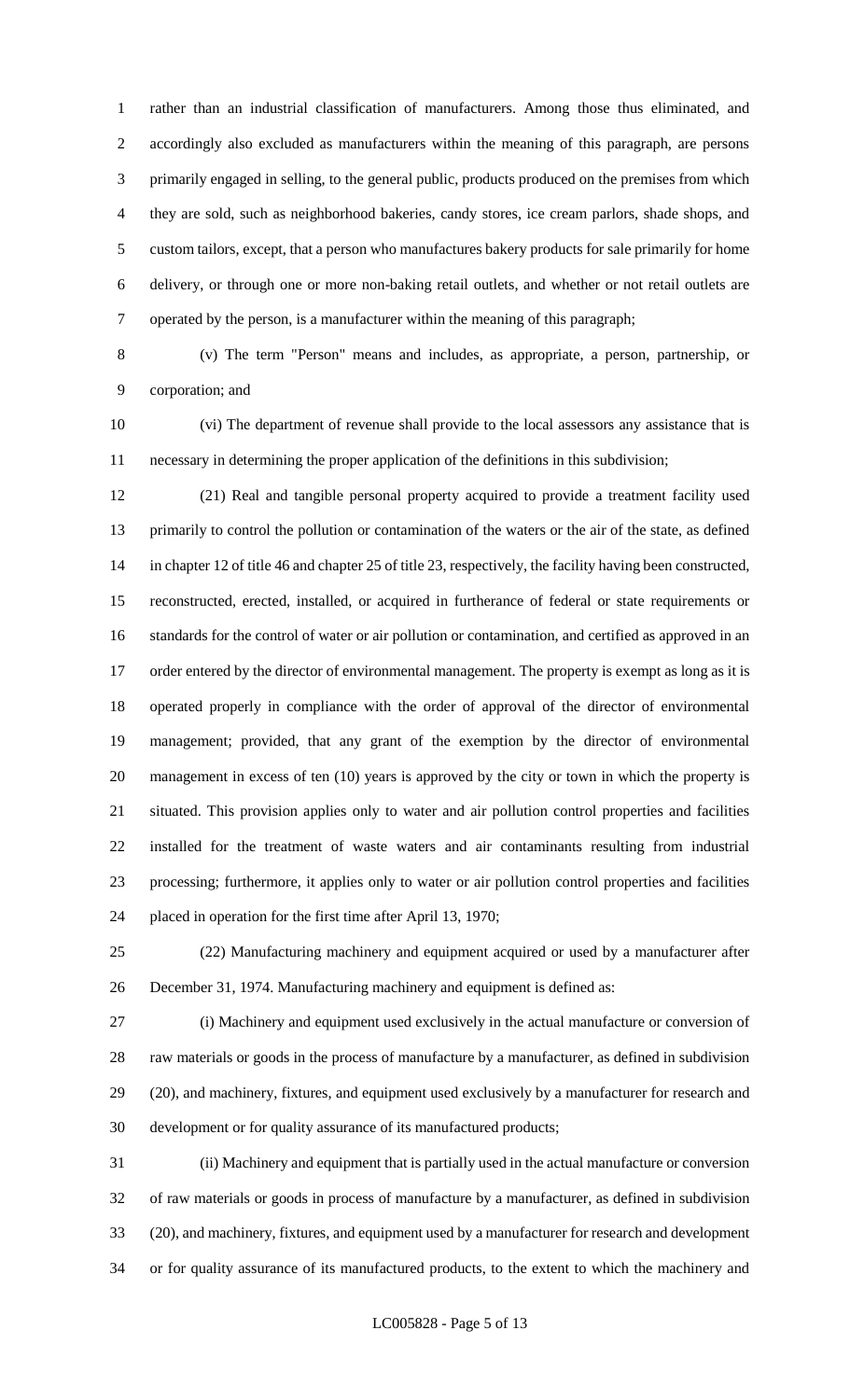equipment is used for the manufacturing processes, research and development, or quality assurance. In the instances where machinery and equipment is used in both manufacturing and/or research and development and/or quality assurance activities and non-manufacturing activities, the assessment on machinery and equipment is prorated by applying the percentage of usage of the equipment for the manufacturing, research and development, and quality-assurance activity to the value of the machinery and equipment for purposes of taxation, and the portion of the value used for manufacturing, research and development, and quality assurance is exempt from taxation. The burden of demonstrating this percentage usage of machinery and equipment for manufacturing and for research and development and/or quality assurance of its manufactured products rests with the manufacturer; and

 (iii) Machinery and equipment described in §§ 44-18-30(7) and 44-18-30(22) that was purchased after July 1, 1997; provided that the city or town council of the city or town in which the machinery and equipment is located adopts an ordinance exempting the machinery and equipment from taxation. For purposes of this subsection, city councils and town councils of any municipality may, by ordinance, wholly or partially exempt from taxation the machinery and equipment discussed in this subsection for the period of time established in the ordinance and may, by ordinance, establish the procedures for taxpayers to avail themselves of the benefit of any exemption permitted under this section; provided, that the ordinance does not apply to any machinery or equipment of a business, subsidiary, or any affiliated business that locates or relocates from a city or town in this state to another city or town in the state;

 (23) Precious metal bullion, meaning any elementary metal that has been put through a process of melting or refining, and that is in a state or condition that its value depends upon its content and not its form. The term does not include fabricated precious metal that has been processed or manufactured for some one or more specific and customary industrial, professional, or artistic uses;

 (24) Hydroelectric power-generation equipment, which includes, but is not limited to, turbines, generators, switchgear, controls, monitoring equipment, circuit breakers, transformers, protective relaying, bus bars, cables, connections, trash racks, headgates, and conduits. The hydroelectric power-generation equipment must have been purchased after July 1, 1979, and acquired or used by a person or corporation who or that owns or leases a dam and utilizes the equipment to generate hydroelectric power;

 (25) Subject to authorization by formal action of the council of any city or town, any real or personal property owned by, held in trust for, or leased to an organization incorporated under chapter 6 of title 7, as amended, or an organization meeting the definition of "charitable trust" set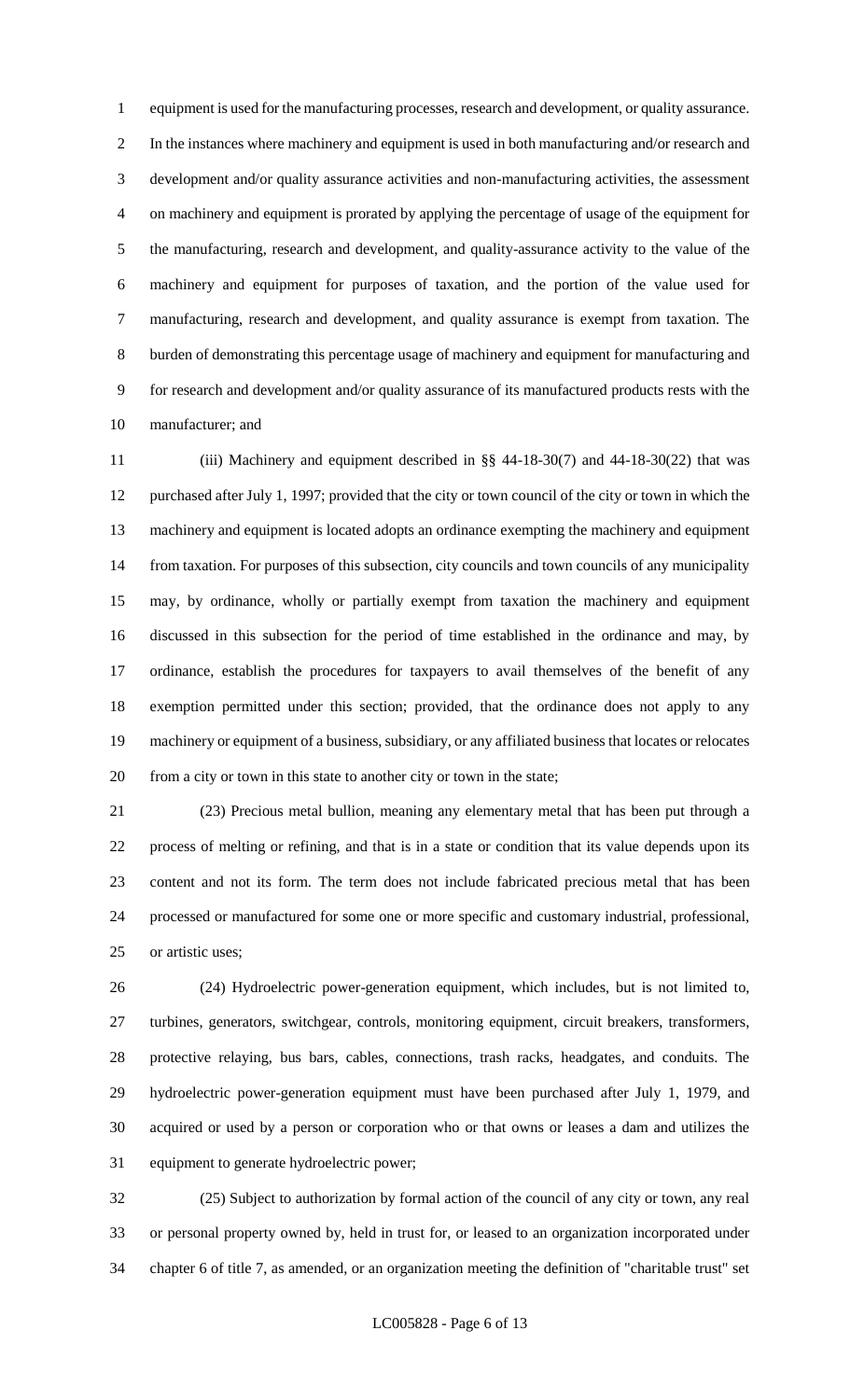out in § 18-9-4, as amended, or an organization incorporated under the not-for-profits statutes of another state or the District of Columbia, the purpose of which is the conserving of open space, as that term is defined in chapter 36 of title 45, as amended, provided the property is used exclusively for the purposes of the organization;

 (26) Tangible personal property, the primary function of which is the recycling, reuse, or recovery of materials (other than precious metals, as defined in § 44-18-30(24)(ii) and (iii)), from, or the treatment of "hazardous wastes," as defined in § 23-19.1-4, where the "hazardous wastes" are generated primarily by the same taxpayer and where the personal property is located at, in, or adjacent to a generating facility of the taxpayer. The taxpayer may, but need not, procure an order from the director of the department of environmental management certifying that the tangible personal property has this function, which order effects a conclusive presumption that the tangible personal property qualifies for the exemption under this subdivision. If any information relating to secret processes or methods of manufacture, production, or treatment is disclosed to the department of environmental management only to procure an order, and is a "trade secret" as defined in § 28- 21-10(b), it shall not be open to public inspection or publicly disclosed unless disclosure is otherwise required under chapter 21 of title 28 or chapter 24.4 of title 23;

 (27) Motorboats as defined in § 46-22-2 for which the annual fee required in § 46-22-4 has been paid;

 (28) Real and personal property of the Providence Performing Arts Center, a non-business corporation as of December 31, 1986;

 (29) Tangible personal property owned by, and used exclusively for the purposes of, any religious organization located in the city of Cranston;

 (30) Real and personal property of the Travelers Aid Society of Rhode Island, a nonprofit corporation, the Union Mall Real Estate Corporation, and any limited partnership or limited liability company that is formed in connection with, or to facilitate the acquisition of, the Providence YMCA Building;

 (31) Real and personal property of Meeting Street Center or MSC Realty, Inc., both not- for-profit Rhode Island corporations, and any other corporation, limited partnership, or limited liability company that is formed in connection with, or to facilitate the acquisition of, the properties designated as the Meeting Street National Center of Excellence on Eddy Street in Providence, Rhode Island;

 (32) The buildings, personal property, and land upon which the buildings stand, located on Pomham Island, East Providence, currently identified as Assessor's Map 211, Block 01, Parcel 001.00, that consists of approximately twenty-one thousand three hundred (21,300) square feet and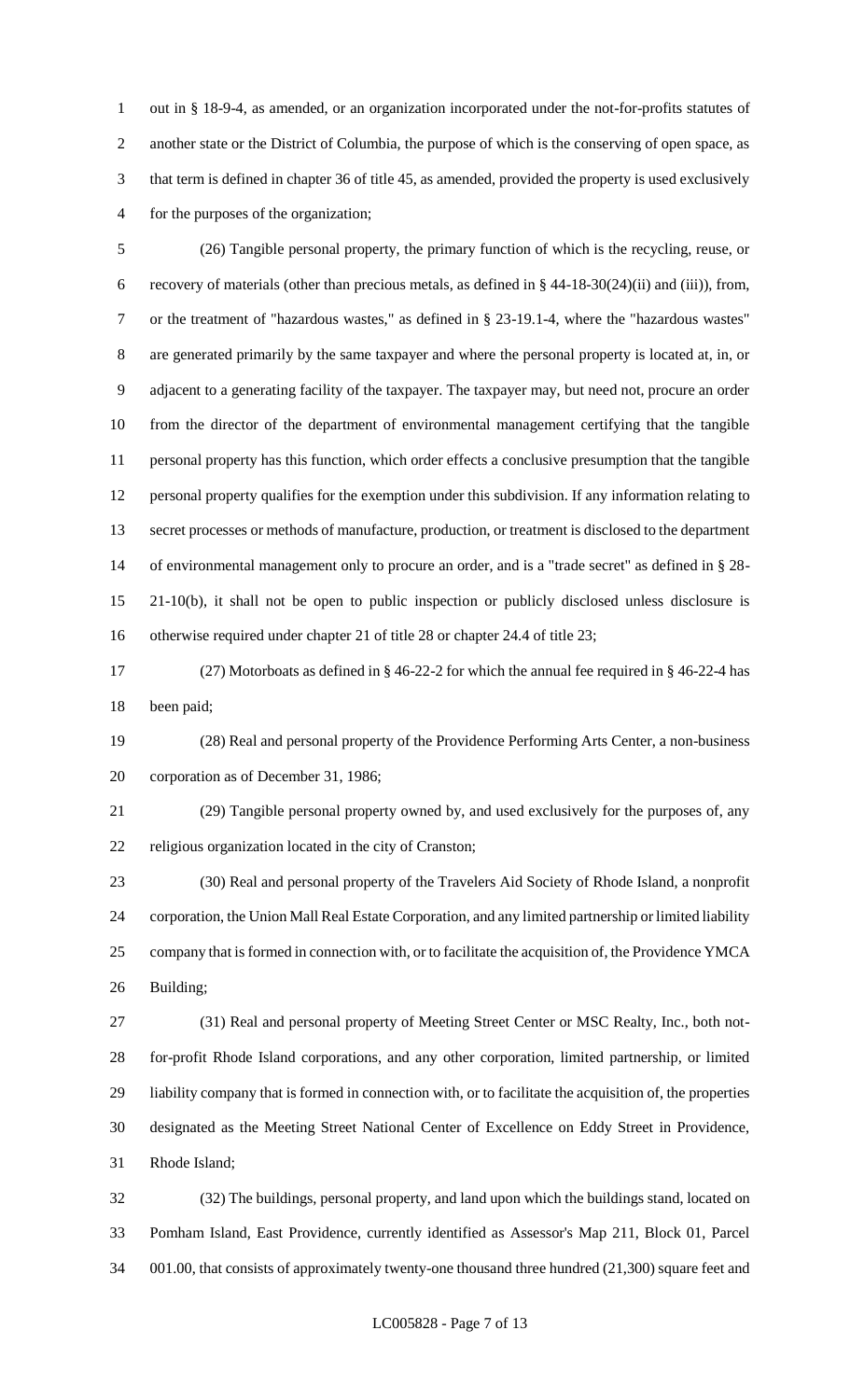is located approximately eight hundred sixty feet (860'), more or less, from the shore, and limited exclusively to these said buildings, personal estate and land, provided that said property is owned by a qualified 501(c)(3) organization, such as the American Lighthouse Foundation, and is used exclusively for a lighthouse; (33) The Stadium Theatre Performing Arts Centre building located in Monument Square, Woonsocket, Rhode Island, so long as said Stadium Theatre Performing Arts Center is owned by the Stadium Theatre Foundation, a Rhode Island nonprofit corporation;

 (34) Real and tangible personal property of St. Mary Academy -- Bay View, located in East Providence, Rhode Island;

 (35) Real and personal property of East Bay Community Action Program and its predecessor, Self Help, Inc; provided, that the organization is qualified as a tax-exempt corporation under § 501(c)(3) of the United States Internal Revenue Code;

 (36) Real and personal property located within the city of East Providence of the Columbus Club of East Providence, a Rhode Island charitable nonprofit corporation;

 (37) Real and personal property located within the city of East Providence of the Columbus Club of Barrington, a Rhode Island charitable nonprofit corporation;

 (38) Real and personal property located within the city of East Providence of Lodge 2337 BPO Elks, a Rhode Island nonprofit corporation;

 (39) Real and personal property located within the city of East Providence of the St. Andrews Lodge No. 39, a Rhode Island charitable nonprofit corporation;

 (40) Real and personal property located within the city of East Providence of the Trustees of Methodist Health and Welfare service a/k/a United Methodist Elder Care, a Rhode Island nonprofit corporation;

 (41) Real and personal property located on the first floor of 90 Leonard Avenue within the city of East Providence of the Zion Gospel Temple, Inc., a religious nonprofit corporation;

 (42) Real and personal property located within the city of East Providence of the Cape Verdean Museum Exhibit, a Rhode Island nonprofit corporation;

28 (43) The real and personal property owned by a qualified  $501(c)(3)$  organization that is affiliated and in good standing with a national, congressionally chartered organization and thereby adheres to that organization's standards and provides activities designed for recreational, educational, and character building purposes for children from ages six (6) years to seventeen (17) years;

 (44) Real and personal property of the Rhode Island Philharmonic Orchestra and Music 34 School; provided, that the organization is qualified as a tax-exempt corporation under  $\S 501(c)(3)$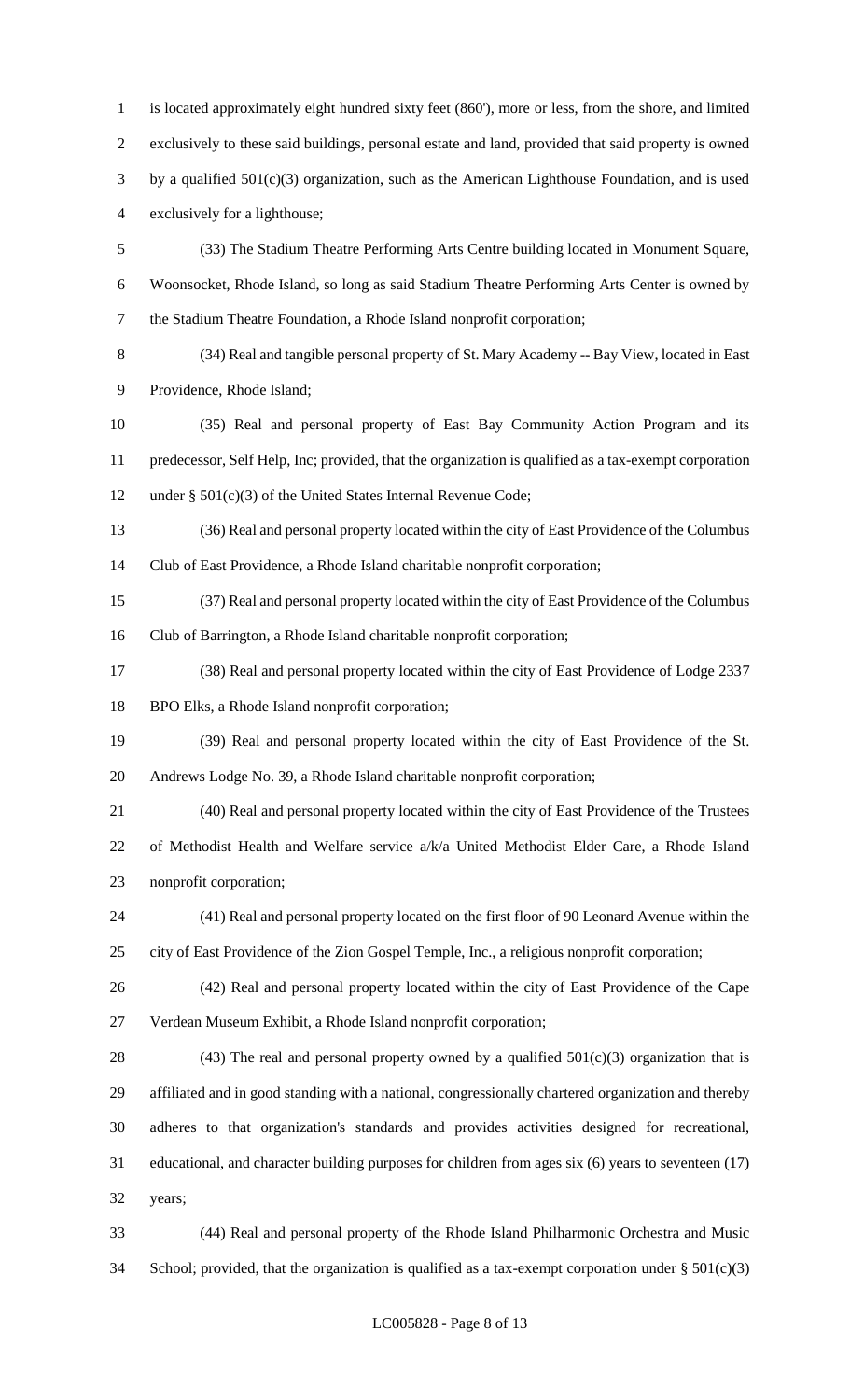of the United States Internal Revenue Code;

 (45) The real and personal property located within the town of West Warwick at 211 Cowesett Avenue, Plat 29-Lot 25, which consists of approximately twenty-eight thousand seven hundred fifty (28,750) square feet and is owned by the Station Fire Memorial Foundation of East Greenwich, a Rhode Island nonprofit corporation; (46) Real and personal property of the Comprehensive Community Action Program, a qualified tax-exempt corporation under § 501(c)(3) of the United States Internal Revenue Code; (47) Real and personal property located at 52 Plain Street, within the city of Pawtucket of the Pawtucket Youth Soccer Association, a Rhode Island nonprofit corporation; (48) Renewable energy resources, as defined in § 39-26-5, used in residential systems and associated equipment used therewith in service after December 31, 2015; (49) Renewable energy resources, as defined in § 39-26-5, if employed by a manufacturer, as defined in subsection (a) of this section, shall be exempt from taxation in accordance with subsection (a) of this section; (50) Real and personal property located at 415 Tower Hill Road within the town of North Kingstown, of South County Community Action, Inc., a qualified tax-exempt corporation under § 501(c)(3) of the United States Internal Revenue Code; (51) As an effort to promote business growth, tangible business or personal property, in whole or in part, within the town of Charlestown's community limits, subject to authorization by formal action of the town council of the town of Charlestown; (52) All real and personal property located at 1300 Frenchtown Road, within the town of East Greenwich, identified as assessor's map 027, plat 019, lot 071, and known as the New England 23 Wireless and Steam Museum, Inc., a qualified tax-exempt corporation under  $\S 501(c)(3)$  of the United States Internal Revenue Code; (53) Real and tangible personal property of Mount Saint Charles Academy located within the city of Woonsocket, specifically identified as the following assessor's plats and lots: Logee Street, plat 23, lot 62, Logee Street, plat 24, lots 304 and 305; Welles Street, plat 23, lot 310; Monroe Street, plat 23, lot 312; and Roberge Avenue, plat 24, lot 47; (54) Real and tangible personal property of Steere House, a Rhode Island nonprofit corporation, located in Providence, Rhode Island; (55) Real and personal property located within the town of West Warwick of Tides Family Services, Inc., a Rhode Island nonprofit corporation; (56) Real and personal property of Tides Family Services, Inc., a Rhode Island nonprofit

corporation, located in the city of Pawtucket at 242 Dexter Street, plat 44, lot 444;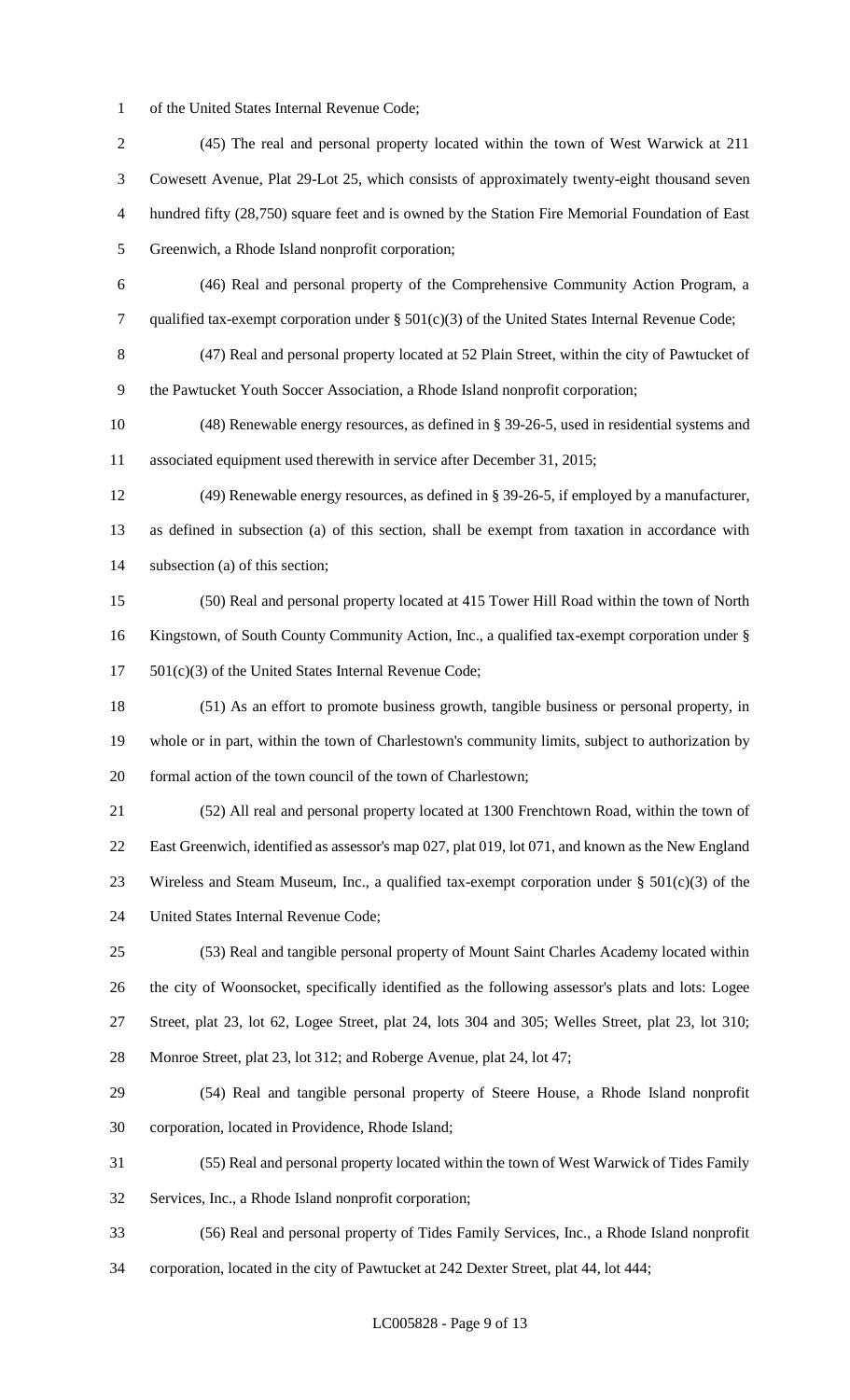- (57) Real and personal property located within the town of Middletown of Lucy's Hearth, a Rhode Island nonprofit corporation; (58) Real and tangible personal property of Habitat for Humanity of Rhode Island--Greater
- Providence, Inc., a Rhode Island nonprofit corporation, located in Providence, Rhode Island;
- (59) Real and personal property of the Artic Playhouse, a Rhode Island nonprofit corporation, located in the town of West Warwick at 1249 Main Street;
- (60) Real and personal property located at 321 Main Street, within the town of South Kingstown, of the Contemporary Theatre Company, a qualified, tax-exempt corporation under § 501(c)(3) of the United States Internal Revenue Code;

 (61) Real and personal property of The Samaritans, Inc., a Rhode Island nonprofit § 501(c)(3) corporation located at 67 Park Place, Pawtucket, Rhode Island, to the extent the city council of Pawtucket may from time to time determine;

- (62) Real and personal property of North Kingstown, Exeter Animal Protection League, Inc., dba "Pet Refuge," 500 Stony Lane, a Rhode Island nonprofit corporation, located in North Kingstown, Rhode Island;
- (63) Real and personal property located within the city of East Providence of Foster Forward (formerly the Rhode Island Foster Parents Association), a Rhode Island charitable nonprofit corporation;

 (64) Real and personal property located at 54 Kelly Avenue within the town of East Providence, of the Associated Radio Amateurs of Southern New England, a Rhode Island nonprofit corporation;

- (65) Real and tangible personal property of Providence Country Day School, a Rhode Island nonprofit corporation, located in East Providence, Rhode Island and further identified as plat 406, block 6, lot 6, and plat 506, block 1, lot 8;
- (66) As an effort to promote business growth, tangible business or personal property, in whole or in part, within the town of Bristol's community limits, subject to authorization by formal action of the town council of the town of Bristol;

 (67) Real and tangible personal property of the Heritage Harbor Foundation, a Rhode Island nonprofit corporation, located at 1445 Wampanoag Trail, Suites 103 and 201, within the city of East Providence;

 (68) Real property of Ocean State Community Wellness, Inc., a qualified tax-exempt corporation under § 501(c)(3) of the United States Internal Revenue Code, located in North Kingstown, Rhode Island, with a physical address of 7450 Post Road, and further identified as plat 108, lot 83;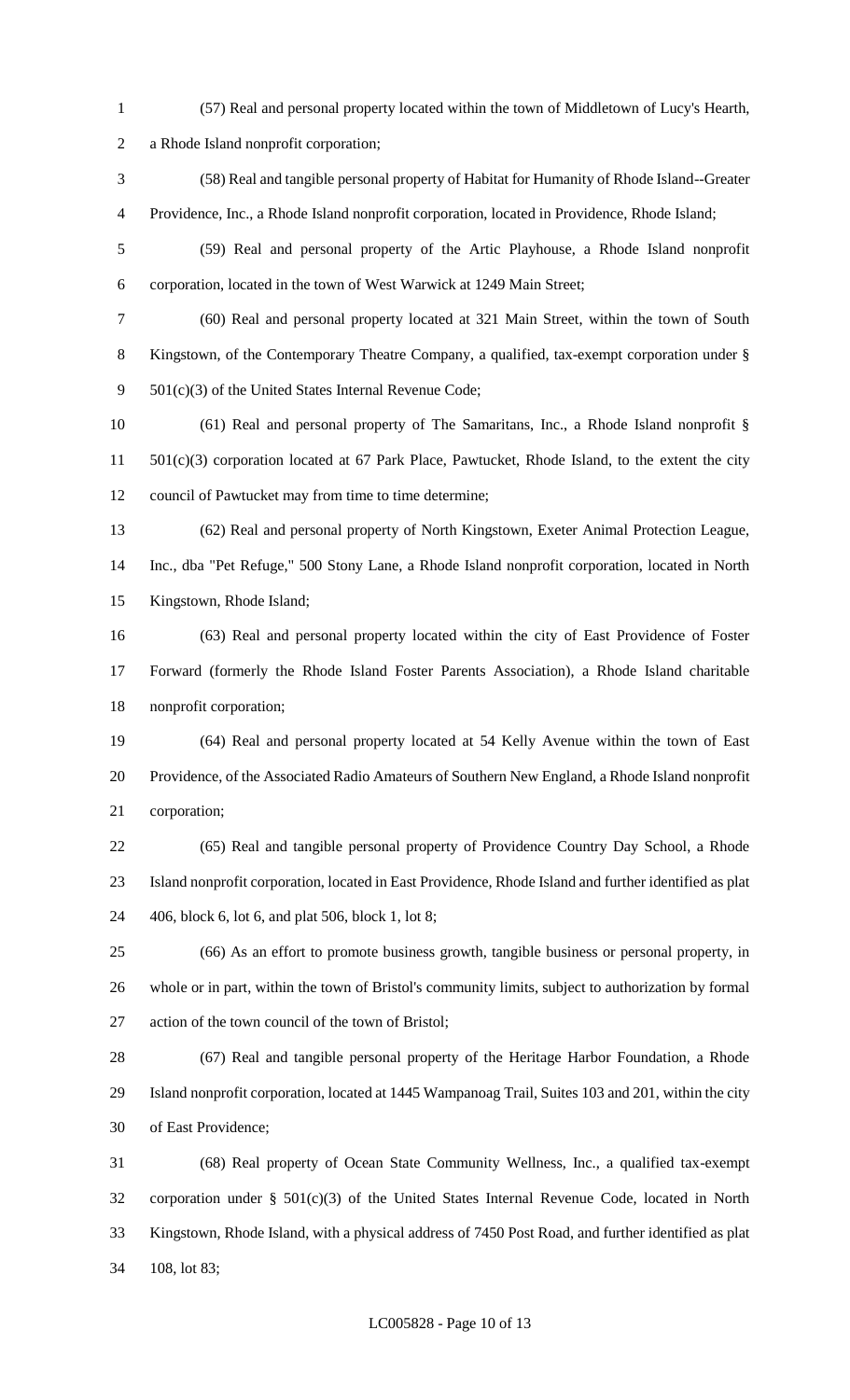(69) Real and tangible personal property of St. John Baptist De La Salle Institute, d/b/a La Salle Academy, a Rhode Island domestic nonprofit corporation, located in Providence, Rhode Island denominated at the time this subsection was adopted as Plat 83 Lot 276 by the tax assessor for the city of Providence comprising approximately 26.08 acres of land along with all buildings and improvements that have been or may be made;

 (70) Real and tangible personal property of The Providence Community Health Centers, Inc., a Rhode Island domestic nonprofit corporation, located in Providence, Rhode Island; and

 (71) In the city of Central Falls and the city of Pawtucket, real property and tangible personal property located on or in the premise acquired or leased by a railroad entity and for the purpose of providing boarding and disembarking of railroad passengers and the supporting passenger railroad operations and services. For the purpose of this section, a railroad entity shall be any incorporated entity that has been duly authorized by the Rhode Island public utilities commission to provide passenger railroad services.

 (72) Real and tangible personal property of Rhode Island Public Health Foundation, a 15 Rhode Island domestic nonprofit corporation, and any other corporation, limited partnership, or 16 limited liability company that is formed in connection with, or to facilitate the acquisition of, the 17 properties of Rhode Island Public Health Foundation, in the city of Providence.

 (b) Except as provided below, when a city or town taxes a for-profit hospital facility, the value of its real property shall be the value determined by the most recent full revaluation or statistical property update performed by the city or town; provided, however, in the year a nonprofit hospital facility converts to or otherwise becomes a for-profit hospital facility, or a for-profit hospital facility is initially established, the value of the real property and personal property of the for-profit hospital facility shall be determined by a valuation performed by the assessor for the purpose of determining an initial assessed value of real and personal property, not previously taxed by the city or town, as of the most recent date of assessment pursuant to § 44-5-1, subject to a right of appeal by the for-profit hospital facility which shall be made to the city or town tax assessor with a direct appeal from an adverse decision to the Rhode Island superior court business calendar.

 A "for-profit hospital facility" includes all real and personal property affiliated with any hospital as identified in an application filed pursuant to chapter 17 or 17.14 of title 23. Notwithstanding the above, a city or town may enter into a stabilization agreement with a for-profit hospital facility under § 44-3-9 or other laws specific to the particular city or town relating to stabilization agreements. In a year in which a nonprofit hospital facility converts to, or otherwise becomes, a for-profit hospital facility, or a for-profit hospital facility is otherwise established, in that year only the amount levied by the city or town and/or the amount payable under the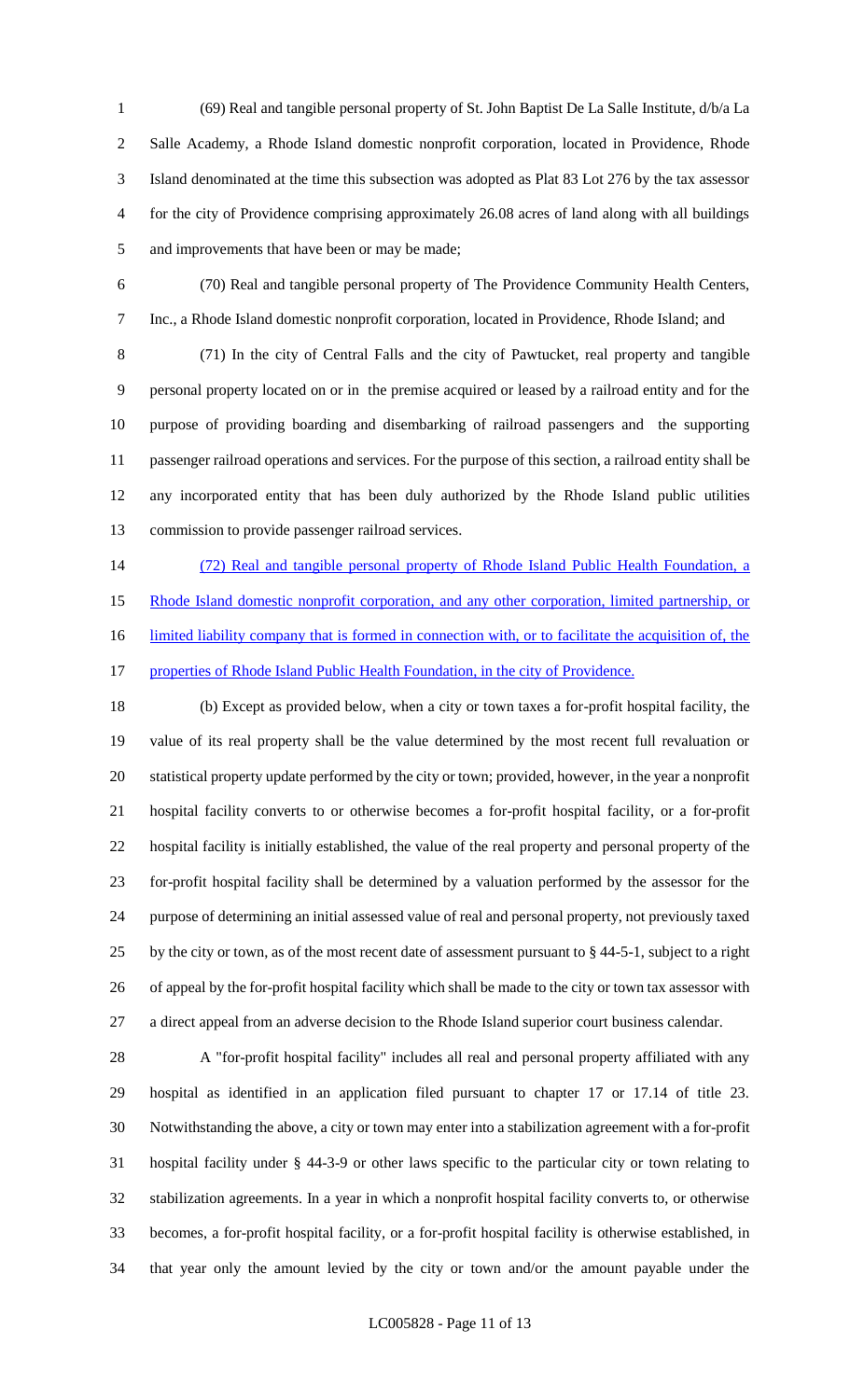- 1 stabilization agreement for that year related to the for-profit hospital facility shall not be counted
- 2 towards determining the maximum tax levy permitted under § 44-5-2.
- 3 SECTION 2. This act shall take effect upon passage.

#### $=$ LC005828 ========